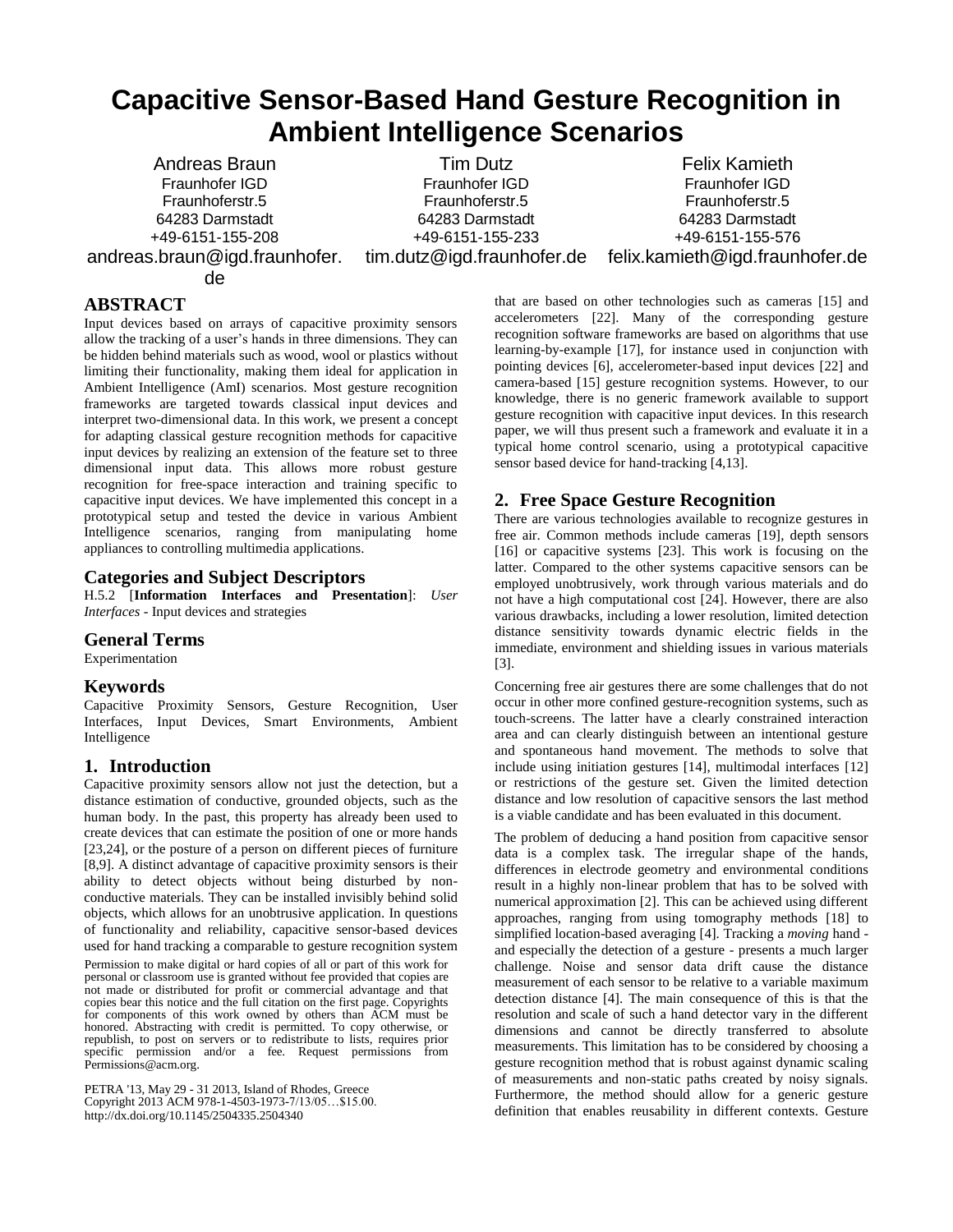specification by example [17] is a well-performing approach for generalizing the recognition process that has been implemented for varying gesture recognition systems. Wilson et al. [22] have evaluated different example-based methods to determine the best solution for accelerometer-based input devices. Nam et al. [15] have performed a similar study for hand-gesture recognition, using cameras.

For us, a main source of inspiration has also been the various frameworks for mouse and touch gesture recognition which are employed in many devices and desktop applications [6,10]. The aim of our research is to employ gesture recognition based on learning-by-example in the domain of capacitive proximity sensors. To this end, we have developed a framework that uses generic methods to implement gesture learning and additionally addresses the specific challenges posed when working with capacitive proximity sensors.

#### **3. Gesture Recognition Framework**



#### <span id="page-1-0"></span>**Figure 1 - Principle components of a gesture recognition framework**

The general functionality of a gesture recognition framework that is using learning by example is shown in [Figure 1.](#page-1-0) A set of features is extracted from incoming raw data. These are distributed to training sets that are used to associate certain features to given gestures. After this learning process is completed current feature sets that are acquired on-the-fly are tested against the training features in the repository. If certain criteria are met, these lookups lead to successfully recognized gestures and subsequently, an action may be performed.



**Figure 2 - Gesture recognition framework layer model** 

<span id="page-1-1"></span>Our proposed framework is implementing gesture recognition by example, employing a multi-level design as shown in [Figure 2.](#page-1-1) The lowest level - User Control - is a collection of aspects that are controllable by the user. The Algorithm Control allows setting the parameters of the gesture recognition algorithm, Current Feature allows selecting between different methods of feature acquisition from the raw data and Current Gestures is the set of gestures that can be recognized. The Object Level is encompassing all objects in the frameworks, the group of gesture recognition algorithms the user can choose from and their current settings. Furthermore, there are the available features including settings and the set of available gestures. Above is the Module Management Level that controls feature acquisition and gesture management on a contextual level, meaning that, based on the current situation, the

framework can select different features and gestures to process. Finally the Framework Management Level is controlling highlevel functionality of all modules and provides interfaces to external applications to control the framework and access registered gestures.

The framework is implemented in the Microsoft .NET environment (version 4.0) using C#. It requires a gesture recognition device that provides location data in three dimensions. In our cases this is an array of capacitive proximity sensors that will be detailed in the prototype section.



<span id="page-1-2"></span>**Figure 3 - Screenshots of gesture manager and gesture recorder** 

The key aspect of gestures by example – providing examples - is realized in a debug application. It provides a simple way to record exemplary movements and associate them to gesture sets. The main screens realizing this functionality are shown in [Figure 3.](#page-1-2) On the left side we can see the management screen that allows adding and deleting of gestures, as well as a preview window that is an average of the sample data associated to this gesture. The process of entering data is shown on the right side where several samples can be recorded and associated to the selected gesture and the user can decide, whether the current movement should be stored or discarded.

## **4. Home Automation Connection**

The 20-year old vision of Ubiquitous Computing, famously described by Mark Weiser [21], is based on a seamless integration of technical devices and interfaces into a user's environment. The vision later evolved into the paradigm of Ambient Intelligence [1] that in recent years has been realized in pilot sites around Europe, e.g., the Great Northern Haven assisted living facility in Ireland [5]. As Ambient Intelligence systems usually incorporate various heterogeneous devices, they tend to become rather complex and thus, they require sophisticated human-computer-interfaces that allow access to all services. In this context users should be enabled to communicate with AmI systems in a natural manner, utilizing multiple modalities such as voice commands and gestures [20]. It is desirable that devices are installed discreetly and hidden from view, particularly for AmI systems that are used to enhance the private homes of their users.

AmI systems require platforms, specifically developed for the purpose of connecting and controlling heterogeneous technical devices that come from different areas of application, such as home automation devices, entertainment devices and whiteware. One example is the universAAL platform [11], which is currently being developed in the EU-funded research project of the same name<sup>1</sup>. Its semantic approach, based on shared ontologies, supports the quick and reasonable integration of additional devices into an existing system, thus allowing it to easily adapt to its users' changing needs. This includes both input devices used

 $\overline{a}$ 

<sup>1</sup> http://www.universaal.org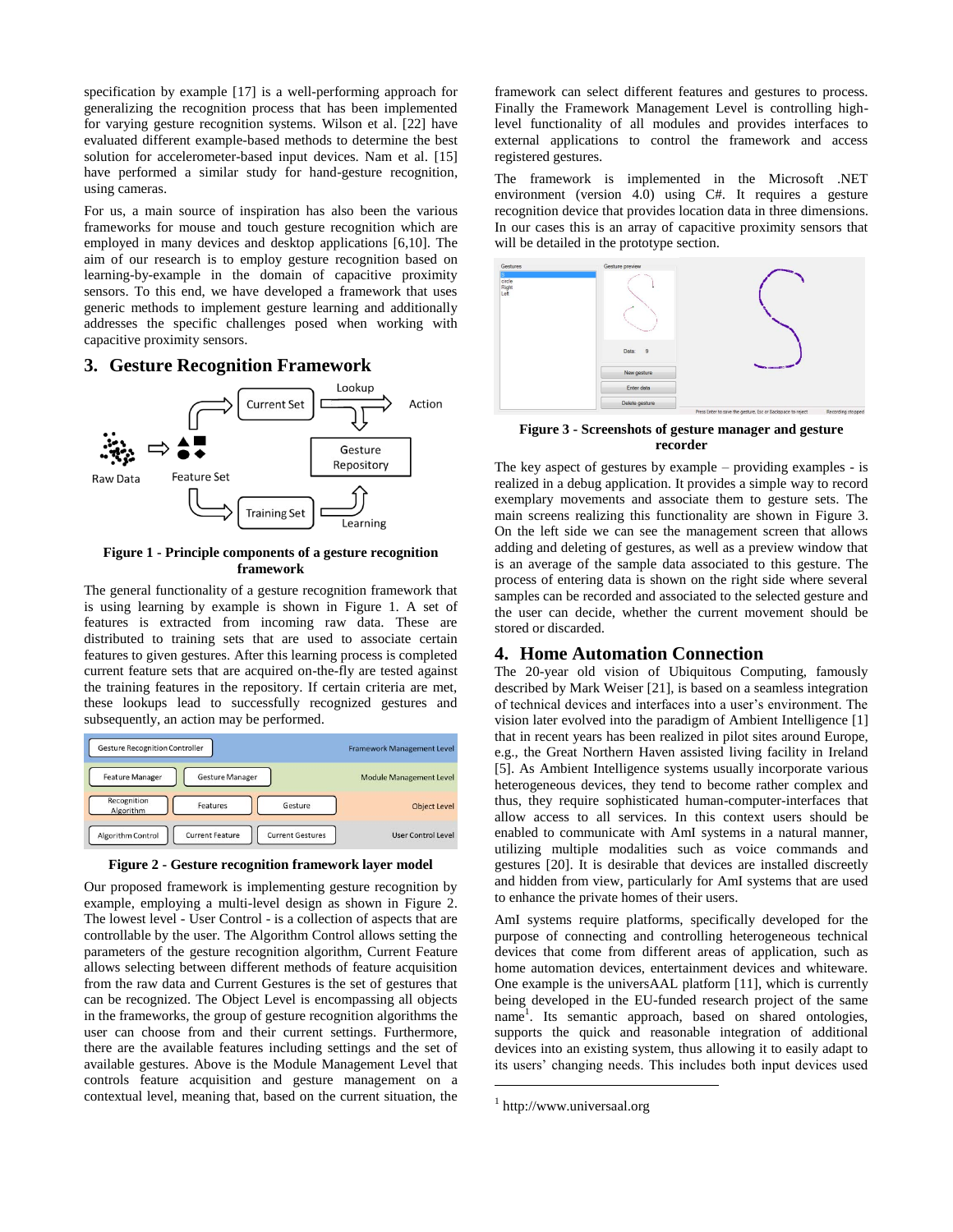for explicit interaction - such as a light-switch or a microphone and those that participate in the implicit interaction between the user and the AmI system, that is, devices gathering information about the context of the user, such as, movement sensors or cameras. Capacitive proximity sensors are suited for designing both types of devices [4,8]. They can be readily installed underneath a variety of surfaces such as wood, plastic and ceramic. Capacitive proximity sensors can be seen as generic proximity detectors and are a basis for a multitude of different interfaces, as presented on a previous PETRA conference [3].

#### **5. Prototype System**

We tested the concept presented in this work with a prototypical capacitive sensor based input device informally dubbed the CapTab [4]. It is comprised of six sensor units by Cypress Semiconductor (AD7124) that are combined into an array and attached to six electrodes fixed to the inner frame of the upper surface.

The sensors communicate wirelessly with a base station on a PC using a custom 2.4GHz protocol. Two different filter methods for raw sensor data and two filter methods for the calculated hand position are supported. A moving average filter is using dynamic windows to flatten the sensor values and a median filter allows resiliency towards outliers. The hand position is filtered either by a fixed-window average filter or a derivate filter that requires a minimal amount of movement before subsequent locations are determined. The setting of which filter to choose depends on the application.

Concerning our previously presented gesture recognition framework two points are of interest, finding suitable features and recognition algorithms and most importantly determine a set of gestures that can be distinguished by our system and reliably used to control the different appliances. Regarding features it has turned out that using a three dimensional filtered position vector is suitable. The number of features determining a gesture is flexible, however it has turned out that using a set of eight features is sufficient. The recognition algorithm is using the spatial distance between the objects to distinguish gestures. For that all locations are normalized.

Some gestures that are regularly used on other systems, such as circles and multi-finger/multi-hand gestures are difficult to realize using this prototype, because of its limited resolution and a high signal-to-noise ratio that is affecting the localization algorithm. Furthermore supporting a high number of gestures can be counterintuitive as it increases the required learning time and cognitive load. The gesture recognizer requires a specific threshold before a gesture is matched. This can be used to discard atypical movements and significantly reduce the number of false-positives.

However this approach is only feasibly for a low set of gestures. Consequently we finally settled on a set of eight relatively simple gestures that can be used for controlling other devices – the gestures are shown in [Figure 4.](#page-2-0)

In order to evaluate the implementation, the CapTab device was connected to the universAAL-based AmI system of a Living Lab that features the layout and interior of a regular one-bedroom apartment and thus allows the evaluation of AmI technologies in real-world scenarios.



**Figure 4 - Selected gesture set** 

<span id="page-2-0"></span>A simple exemplary application for capacitive proximity sensors is their integration into the living room table. In the scope of this work we have realized three different scenarios - using an image viewer application, switching lamps and controlling a window. Using our gesture recognition framework on top of the universAAL platform we are able to associate different gestures to the various functions used in all scenarios. The image viewer scenario is a C# application that is linked to universAAL via TCP socket and a small Java application interpreting the events. The gesture recognition framework allows switching between images and enhancing details by zooming in and out of images.



**Figure 5 - Gestures associated to window opened/closed** 

<span id="page-2-1"></span>The light switching scenario and window control scenario are realized using a direct connection between gesture recognition framework and the AmI platform. Gestures and functions for the window scenario are shown i[n Figure 5.](#page-2-1)

#### **6. Evaluation**

In order to evaluate our results, we placed the CapTab device onto a living room table and associated certain gestures to functions made available by the AmI platform. Swiping of a hand above the CapTab should lower and raise the electric blinds of the windows, respectively, while performing a half-curve gesture (either with the left, or with the right hand) should open and close the windows. The purpose of this evaluation was to determine if it is possible to use such a system in AmI applications and determine the user acceptance.

We found that by limiting the set of possible gestures to only a handful, the performance of our gesture detection framework connected to the CapTab device is sufficient for reliably controlling basic home control scenarios. Furthermore, for the selected gestures, the presented framework is resilient to gestures deviating from the norm, i.e. gestures performed rather sloppily. By limiting the set of possible gestures to only a few diverse, one also induces an inherent error-tolerance, as even hastily and imprecisely performed gestures can still be identified.